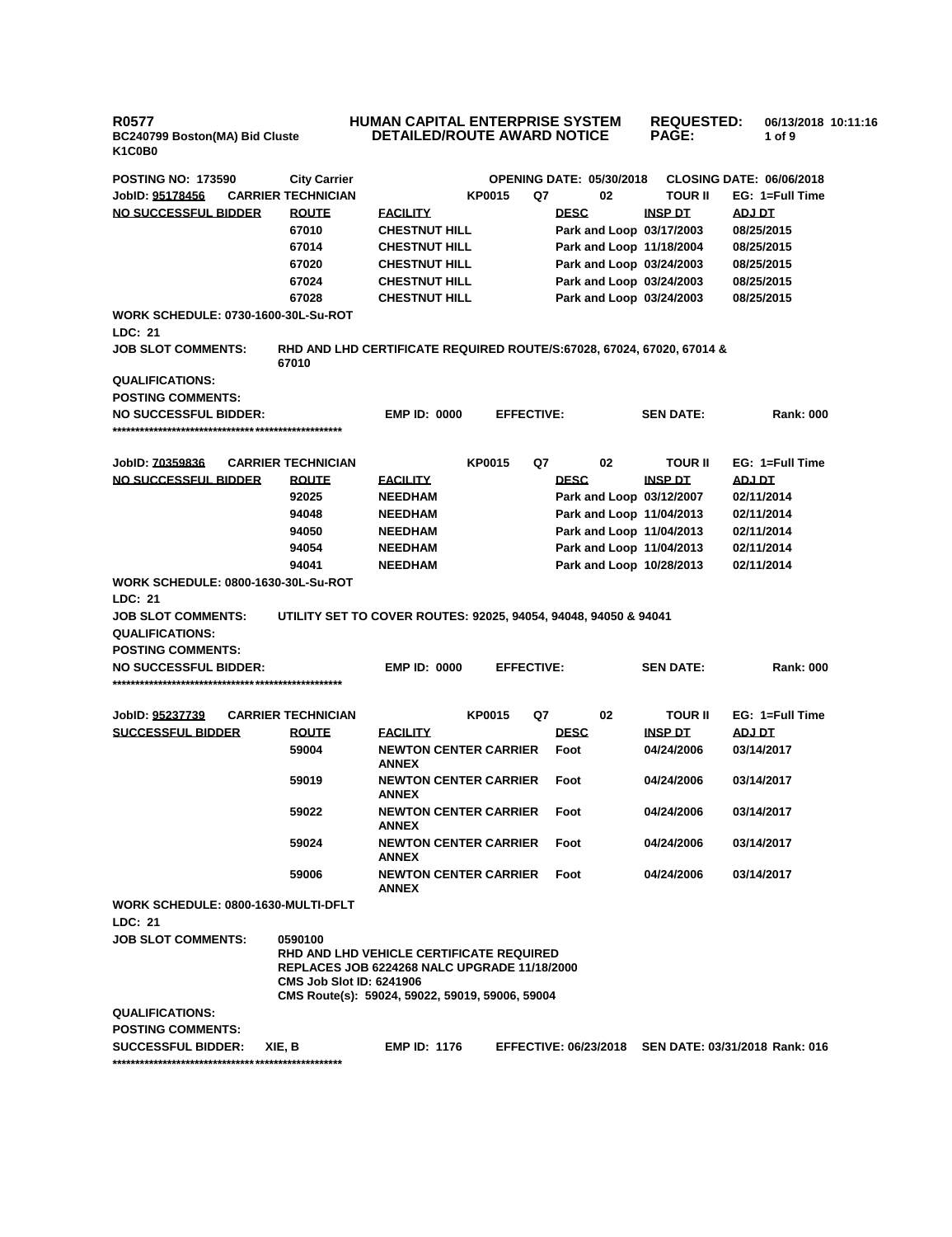| <b>R0577</b><br>BC240799 Boston(MA) Bid Cluste<br>K <sub>1</sub> C <sub>0</sub> B <sub>0</sub> |                                                                                                                                                                                                         | <b>HUMAN CAPITAL ENTERPRISE SYSTEM</b><br>DETAILED/ROUTE AWARD NOTICE |               |                   |                                         | <b>REQUESTED:</b><br><b>PAGE:</b> | 06/13/2018 10:11:16<br>$2$ of $9$ |
|------------------------------------------------------------------------------------------------|---------------------------------------------------------------------------------------------------------------------------------------------------------------------------------------------------------|-----------------------------------------------------------------------|---------------|-------------------|-----------------------------------------|-----------------------------------|-----------------------------------|
| <b>CARRIER (CITY)</b><br>JobID: <u>95331559</u>                                                |                                                                                                                                                                                                         |                                                                       | KP0011        | Q7                | 01                                      | TOUR II                           | EG: 1=Full Time                   |
| <b>NO SUCCESSFUL BIDDER</b>                                                                    | <b>ROUTE</b><br>60050                                                                                                                                                                                   | <b>FACILITY</b><br><b>NEWTONVILLE</b>                                 |               |                   | <b>DESC</b><br>Park and Loop 01/14/2013 | <b>INSP DT</b>                    | ADJ DT<br>03/05/2013              |
| <b>WORK SCHEDULE: 0900-1730-30L-Su-ROT</b>                                                     |                                                                                                                                                                                                         |                                                                       |               |                   |                                         |                                   |                                   |
| <b>LDC: 21</b>                                                                                 |                                                                                                                                                                                                         |                                                                       |               |                   |                                         |                                   |                                   |
| <b>JOB SLOT COMMENTS:</b>                                                                      | 1600460<br><b>RHD AND LHD VEHICLE CERTIFICATE REQUIRED</b><br><b>REPLACES JOB 6224536 NALC UPGRADE 11/18/2000</b><br><b>CMS Job Slot ID: 6242083</b><br><b>CMS Route(s): 60050</b>                      |                                                                       |               |                   |                                         |                                   |                                   |
| <b>QUALIFICATIONS:</b>                                                                         |                                                                                                                                                                                                         |                                                                       |               |                   |                                         |                                   |                                   |
| <b>POSTING COMMENTS:</b>                                                                       |                                                                                                                                                                                                         |                                                                       |               |                   |                                         |                                   |                                   |
| <b>NO SUCCESSFUL BIDDER:</b>                                                                   |                                                                                                                                                                                                         | <b>EMP ID: 0000</b>                                                   |               | <b>EFFECTIVE:</b> |                                         | <b>SEN DATE:</b>                  | <b>Rank: 000</b>                  |
|                                                                                                |                                                                                                                                                                                                         |                                                                       |               |                   |                                         |                                   |                                   |
| JobID: 95121504<br><b>CARRIER (CITY)</b>                                                       |                                                                                                                                                                                                         |                                                                       | <b>KP0011</b> | Q7                | 01                                      | <b>TOUR II</b>                    | EG: 1=Full Time                   |
| <u>NO SUCCESSFUL BIDDER</u>                                                                    | <b>ROUTE</b>                                                                                                                                                                                            | <u>FACILITY</u>                                                       |               |                   | <b>DESC</b>                             | <b>INSP DT</b>                    | <b>ADJ DT</b>                     |
|                                                                                                | 53005                                                                                                                                                                                                   | WALTHAM CARRIER ANNEX                                                 |               |                   | Park and Loop 03/05/2018                |                                   | 06/05/2018                        |
| <b>WORK SCHEDULE: 0800-1630-30L-Su-ROT</b>                                                     |                                                                                                                                                                                                         |                                                                       |               |                   |                                         |                                   |                                   |
| LDC: 21                                                                                        |                                                                                                                                                                                                         |                                                                       |               |                   |                                         |                                   |                                   |
| <b>JOB SLOT COMMENTS:</b>                                                                      | 0540550<br><b>RHD AND LHD VEHICLE CERTIFICATE REQUIRED</b><br><b>REPLACES JOB 6224738 NALC UPGRADE 11/18/2000</b><br><b>CMS Job Slot ID: 6242229</b><br><b>CMS Route(s): 54005</b>                      |                                                                       |               |                   |                                         |                                   |                                   |
| <b>QUALIFICATIONS:</b>                                                                         |                                                                                                                                                                                                         |                                                                       |               |                   |                                         |                                   |                                   |
| <b>POSTING COMMENTS:</b>                                                                       |                                                                                                                                                                                                         |                                                                       |               |                   |                                         |                                   |                                   |
| <b>NO SUCCESSFUL BIDDER:</b>                                                                   |                                                                                                                                                                                                         | <b>EMP ID: 0000</b>                                                   |               | <b>EFFECTIVE:</b> |                                         | <b>SEN DATE:</b>                  | <b>Rank: 000</b>                  |
|                                                                                                |                                                                                                                                                                                                         |                                                                       |               |                   |                                         |                                   |                                   |
|                                                                                                |                                                                                                                                                                                                         |                                                                       | <b>KP0015</b> | Q7                | 02                                      | TOUR II                           | EG: 1=Full Time                   |
| JobID: 95291829<br><b>NO SUCCESSFUL BIDDER</b>                                                 | <b>CARRIER TECHNICIAN</b><br><b>ROUTE</b>                                                                                                                                                               | <u>FACILITY</u>                                                       |               |                   | <b>DESC</b>                             | <b>INSP DT</b>                    | <b>ADJ DT</b>                     |
|                                                                                                | 51008                                                                                                                                                                                                   | WALTHAM CARRIER ANNEX                                                 |               |                   | Park and Loop 03/05/2018                |                                   | 06/05/2018                        |
|                                                                                                | 51014                                                                                                                                                                                                   | <b>WALTHAM CARRIER ANNEX</b>                                          |               |                   | Park and Loop 03/05/2018                |                                   | 06/05/2018                        |
|                                                                                                | 53022                                                                                                                                                                                                   | <b>WALTHAM CARRIER ANNEX</b>                                          |               |                   | Park and Loop 03/05/2018                |                                   | 06/05/2018                        |
|                                                                                                | 53026                                                                                                                                                                                                   | <b>WALTHAM CARRIER ANNEX</b>                                          |               |                   |                                         | 02/13/2006                        | $\prime\prime$                    |
|                                                                                                | 53038                                                                                                                                                                                                   | <b>WALTHAM CARRIER ANNEX</b>                                          |               |                   | Park and Loop 02/26/2018                |                                   | 06/05/2018                        |
| WORK SCHEDULE: 0800-1630-30L-Su-ROT<br>LDC: 21                                                 |                                                                                                                                                                                                         |                                                                       |               |                   |                                         |                                   |                                   |
| <b>JOB SLOT COMMENTS:</b>                                                                      | 0540430<br><b>RHD AND LHD VEHICLE CERTIFICATE REQUIRED</b><br><b>REPLACES JOB 6224849 NALC UPGRADE 11/18/2000</b><br><b>CMS Job Slot ID: 6242308</b><br>CMS Route(s): 54008, 54014, 54022, 52065, 54038 |                                                                       |               |                   |                                         |                                   |                                   |
| <b>QUALIFICATIONS:</b>                                                                         |                                                                                                                                                                                                         |                                                                       |               |                   |                                         |                                   |                                   |
| <b>POSTING COMMENTS:</b>                                                                       |                                                                                                                                                                                                         |                                                                       |               |                   |                                         |                                   |                                   |
| <b>NO SUCCESSFUL BIDDER:</b>                                                                   |                                                                                                                                                                                                         | <b>EMP ID: 0000</b>                                                   |               | <b>EFFECTIVE:</b> |                                         | <b>SEN DATE:</b>                  | <b>Rank: 000</b>                  |
|                                                                                                |                                                                                                                                                                                                         |                                                                       |               |                   |                                         |                                   |                                   |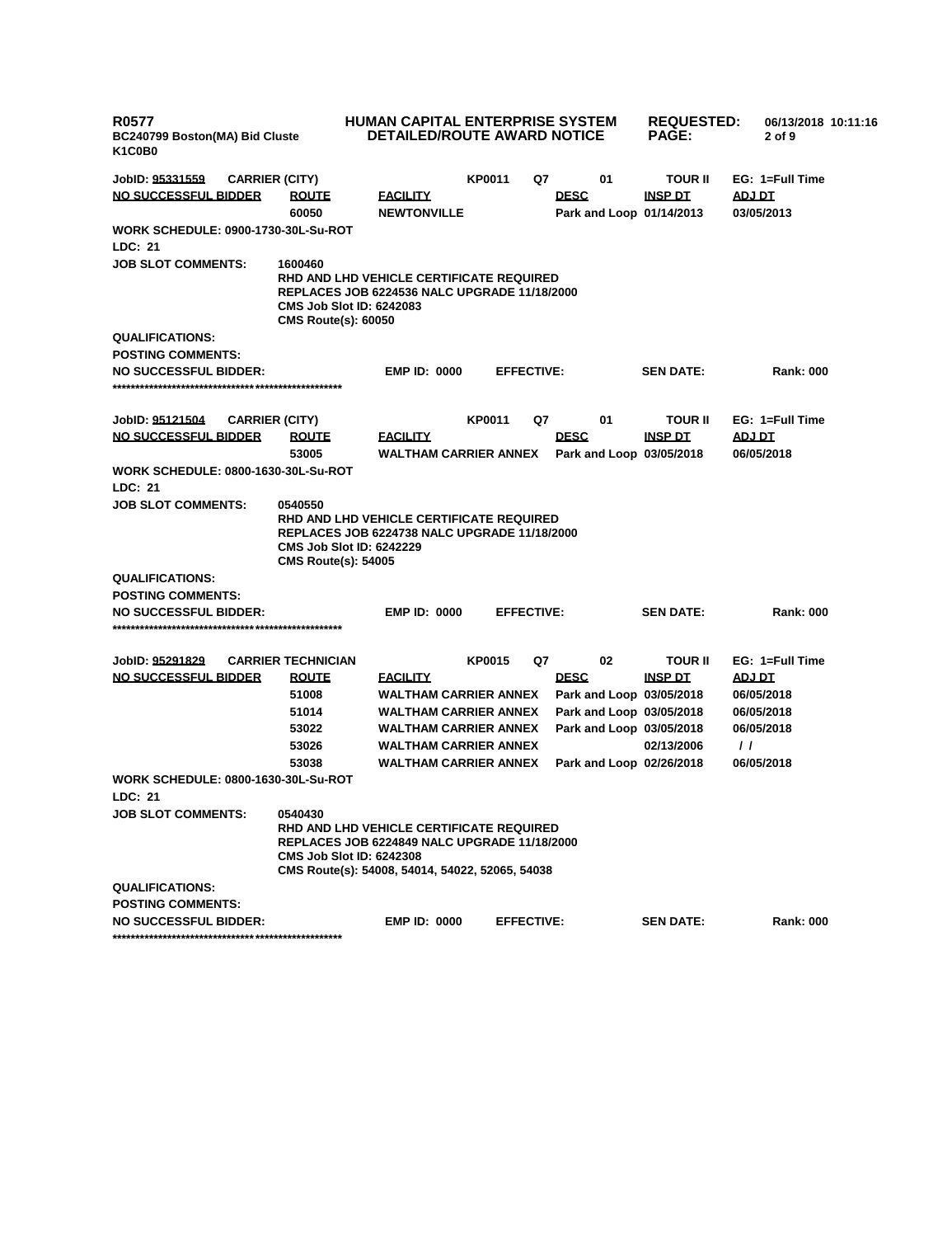| <b>R0577</b><br>BC240799 Boston(MA) Bid Cluste<br>K <sub>1</sub> C <sub>0</sub> B <sub>0</sub> |                                                                                                                                                                                                                                       | <b>HUMAN CAPITAL ENTERPRISE SYSTEM</b><br><b>DETAILED/ROUTE AWARD NOTICE</b> |                   |    |                                         | <b>REQUESTED:</b><br><b>PAGE:</b> | 06/13/2018 10:11:16<br>3 of 9  |
|------------------------------------------------------------------------------------------------|---------------------------------------------------------------------------------------------------------------------------------------------------------------------------------------------------------------------------------------|------------------------------------------------------------------------------|-------------------|----|-----------------------------------------|-----------------------------------|--------------------------------|
| JobID: 95333882                                                                                | <b>CARRIER (CITY)</b>                                                                                                                                                                                                                 |                                                                              | <b>KP0011</b>     | Q7 | 01                                      | <b>TOUR II</b>                    | EG: 1=Full Time                |
| <b>SUCCESSFUL BIDDER</b>                                                                       | <b>ROUTE</b>                                                                                                                                                                                                                          | <b>FACILITY</b>                                                              |                   |    | <b>DESC</b>                             | INSP DT                           | ADJ DT                         |
|                                                                                                | 51059                                                                                                                                                                                                                                 | <b>WALTHAM CARRIER ANNEX</b>                                                 |                   |    | Park and Loop 02/26/2018                |                                   | 06/05/2018                     |
| <b>WORK SCHEDULE: 0800-1630-30L-Su-ROT</b><br><b>LDC: 21</b>                                   |                                                                                                                                                                                                                                       |                                                                              |                   |    |                                         |                                   |                                |
| <b>JOB SLOT COMMENTS:</b>                                                                      | <b>RHD &amp; LHD VEHICLE CERTIFICATE REQUIRED</b><br><b>REPLACES JOB 6224797 NALC UPGRADE 11/18/2000</b><br><b>CMS Job Slot ID: 6242276</b><br><b>CMS Route(s): 54059</b>                                                             |                                                                              |                   |    |                                         |                                   |                                |
| <b>QUALIFICATIONS:</b>                                                                         |                                                                                                                                                                                                                                       |                                                                              |                   |    |                                         |                                   |                                |
| <b>POSTING COMMENTS:</b>                                                                       |                                                                                                                                                                                                                                       |                                                                              |                   |    |                                         |                                   |                                |
| <b>SUCCESSFUL BIDDER:</b>                                                                      | <b>CALDERON, C</b>                                                                                                                                                                                                                    | <b>EMP ID: 3577</b>                                                          |                   |    | <b>EFFECTIVE: 06/23/2018</b>            |                                   | SEN DATE: 09/02/2017 Rank: 002 |
| JobID: 95468240                                                                                | <b>CARRIER (CITY)</b>                                                                                                                                                                                                                 |                                                                              | <b>KP0011</b>     | Q7 | 01                                      | <b>TOUR II</b>                    | EG: 1=Full Time                |
| <b>NO SUCCESSFUL BIDDER</b>                                                                    | <b>ROUTE</b><br>51016                                                                                                                                                                                                                 | <b>FACILITY</b><br><b>WALTHAM CARRIER ANNEX</b>                              |                   |    | <b>DESC</b><br>Park and Loop 03/05/2018 | <b>INSP DT</b>                    | <b>TO LOA</b><br>06/05/2018    |
| <b>WORK SCHEDULE: 0830-1700-30L-Su-ROT</b><br><b>LDC: 21</b>                                   |                                                                                                                                                                                                                                       |                                                                              |                   |    |                                         |                                   |                                |
| <b>JOB SLOT COMMENTS:</b>                                                                      | <b>EVENT NUMBER 55403</b><br>0540650<br><b>RHD &amp; LHD VEHICLE CERTIFICATE REQUIRED</b><br><b>REPLACES JOB 6224751 NALC UPGRADE 11/18/2000</b><br><b>CMS Job Slot ID: 6242239</b><br><b>CMS Route(s): 54016</b>                     |                                                                              |                   |    |                                         |                                   |                                |
| <b>QUALIFICATIONS:</b>                                                                         |                                                                                                                                                                                                                                       |                                                                              |                   |    |                                         |                                   |                                |
| <b>POSTING COMMENTS:</b>                                                                       |                                                                                                                                                                                                                                       |                                                                              |                   |    |                                         |                                   |                                |
| <b>NO SUCCESSFUL BIDDER:</b>                                                                   |                                                                                                                                                                                                                                       | <b>EMP ID: 0000</b>                                                          | <b>EFFECTIVE:</b> |    |                                         | <b>SEN DATE:</b>                  | <b>Rank: 000</b>               |
| JobID: 95427049                                                                                | <b>CARRIER TECHNICIAN</b>                                                                                                                                                                                                             |                                                                              | <b>KP0015</b>     | Q7 | 02                                      | <b>TOUR II</b>                    | EG: 1=Full Time                |
| <b>NO SUCCESSFUL BIDDER</b>                                                                    | <b>ROUTE</b>                                                                                                                                                                                                                          | <b>FACILITY</b>                                                              |                   |    | <b>DESC</b>                             | <b>INSP DT</b>                    | <b>ADJ DT</b>                  |
|                                                                                                | 72015                                                                                                                                                                                                                                 | <b>WATERTOWN ANNEX AT</b><br>WALTHAM                                         |                   |    | Park and Loop 02/25/2008                |                                   | 09/20/2011                     |
|                                                                                                | 72023                                                                                                                                                                                                                                 | <b>WATERTOWN ANNEX AT</b><br>WALTHAM                                         |                   |    | Park and Loop 02/25/2008                |                                   | 09/20/2011                     |
|                                                                                                | 72031                                                                                                                                                                                                                                 | <b>WATERTOWN ANNEX AT</b><br><b>WALTHAM</b>                                  |                   |    | Park and Loop 02/25/2008                |                                   | 09/20/2011                     |
|                                                                                                | 72043                                                                                                                                                                                                                                 | <b>WATERTOWN ANNEX AT</b><br>WALTHAM                                         |                   |    | Park and Loop 03/03/2008                |                                   | 09/20/2011                     |
|                                                                                                | 72045                                                                                                                                                                                                                                 | <b>WATERTOWN ANNEX AT</b><br>WALTHAM                                         |                   |    | Park and Loop 03/03/2008                |                                   | 09/20/2011                     |
| WORK SCHEDULE: 0800-1630-30L-Su-ROT                                                            |                                                                                                                                                                                                                                       |                                                                              |                   |    |                                         |                                   |                                |
| LDC: 21                                                                                        |                                                                                                                                                                                                                                       |                                                                              |                   |    |                                         |                                   |                                |
| <b>JOB SLOT COMMENTS:</b>                                                                      | RHD AND LHD VEHICLE CERTIFICATE REQUIRED<br>ONE DAY UNASSIGNED - 1 1/2 TON LICENSE REQD.<br><b>REPLACES JOB 6224921 NALC UPGRADE 11/18/2000</b><br><b>CMS Job Slot ID: 6242361</b><br>CMS Route(s): 72045, 72043, 72031, 72023, 72015 |                                                                              |                   |    |                                         |                                   |                                |
| <b>QUALIFICATIONS:</b>                                                                         |                                                                                                                                                                                                                                       |                                                                              |                   |    |                                         |                                   |                                |
| <b>POSTING COMMENTS:</b>                                                                       |                                                                                                                                                                                                                                       |                                                                              |                   |    |                                         |                                   |                                |
| <b>NO SUCCESSFUL BIDDER:</b>                                                                   |                                                                                                                                                                                                                                       | <b>EMP ID: 0000</b>                                                          | <b>EFFECTIVE:</b> |    |                                         | <b>SEN DATE:</b>                  | <b>Rank: 000</b>               |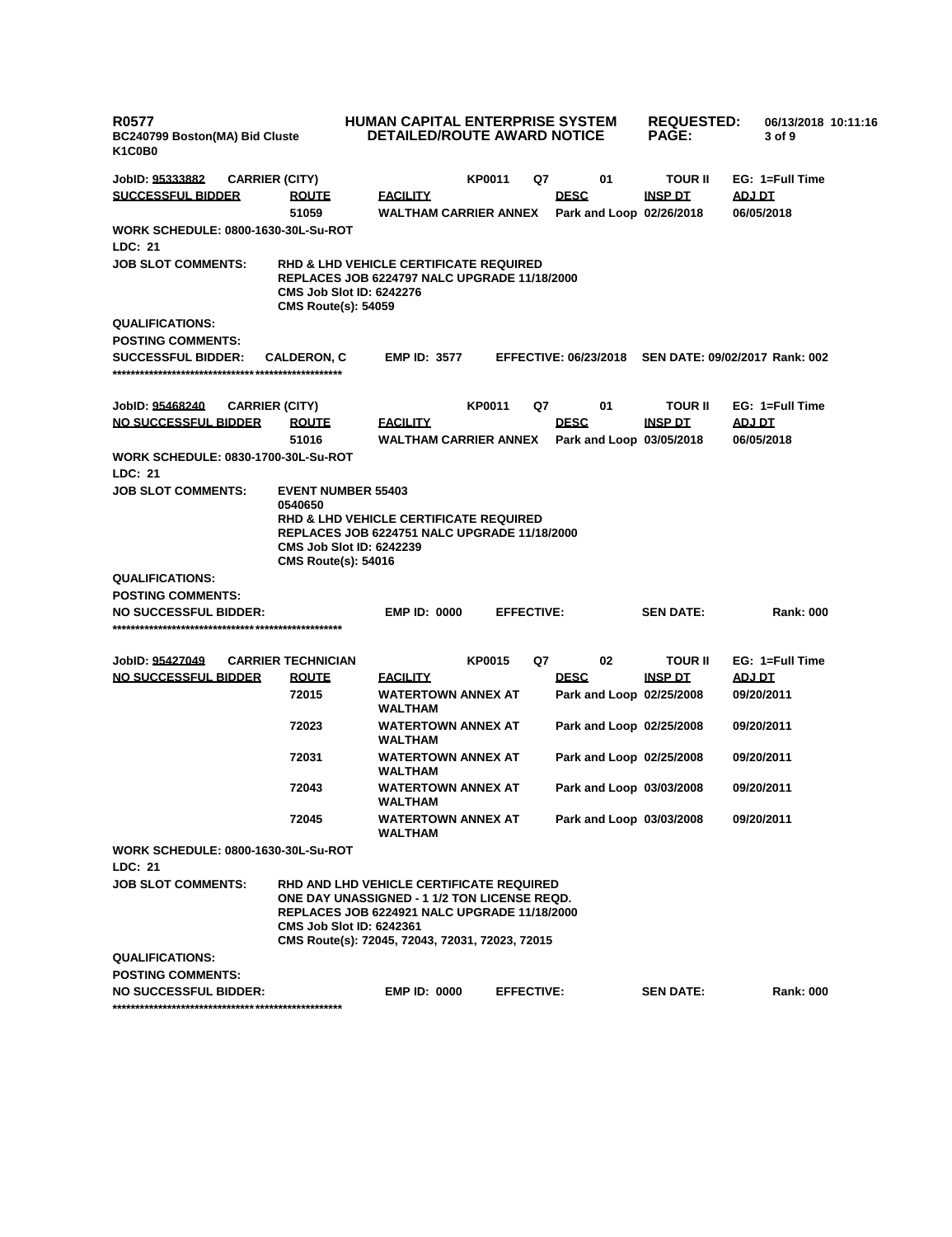| <b>R0577</b><br>BC240799 Boston(MA) Bid Cluste<br>K1C0B0 |                                                | <b>HUMAN CAPITAL ENTERPRISE SYSTEM</b><br><b>DETAILED/ROUTE AWARD NOTICE</b>                                                                                                          |               |                           |                              | <b>REQUESTED:</b><br><b>PAGE:</b>              | 06/13/2018 10:11:16<br>4 of 9           |  |
|----------------------------------------------------------|------------------------------------------------|---------------------------------------------------------------------------------------------------------------------------------------------------------------------------------------|---------------|---------------------------|------------------------------|------------------------------------------------|-----------------------------------------|--|
| JobID: 95245240<br>NO SUCCESSFUL BIDDER                  | <b>CARRIER (CITY)</b><br><b>ROUTE</b><br>65006 | <b>FACILITY</b><br><b>WEST NEWTON</b>                                                                                                                                                 | <b>KP0011</b> | Q7<br><b>DESC</b><br>Foot | 01                           | <b>TOUR II</b><br><b>INSP DT</b><br>01/07/2008 | EG: 1=Full Time<br>ADJ DT<br>05/23/2017 |  |
| <b>WORK SCHEDULE: 0800-1630-30L-Su-ROT</b><br>LDC: 21    |                                                |                                                                                                                                                                                       |               |                           |                              |                                                |                                         |  |
| <b>JOB SLOT COMMENTS:</b>                                | 1600560<br><b>CMS Route(s): 65006</b>          | RHD AND LHD VEHICLE CERTIFICATE REQUIRED<br><b>REPLACES JOB 6224556 NALC UPGRADE 11/18/2000</b><br><b>CMS Job Slot ID: 6242100</b>                                                    |               |                           |                              |                                                |                                         |  |
| <b>QUALIFICATIONS:</b>                                   |                                                |                                                                                                                                                                                       |               |                           |                              |                                                |                                         |  |
| <b>POSTING COMMENTS:</b>                                 |                                                |                                                                                                                                                                                       |               |                           |                              |                                                |                                         |  |
| <b>NO SUCCESSFUL BIDDER:</b>                             |                                                | <b>EMP ID: 0000</b>                                                                                                                                                                   |               | <b>EFFECTIVE:</b>         |                              | <b>SEN DATE:</b>                               | <b>Rank: 000</b>                        |  |
|                                                          |                                                |                                                                                                                                                                                       |               |                           |                              |                                                |                                         |  |
| JobID: 71944166                                          | <b>CARRIER (CITY)</b>                          |                                                                                                                                                                                       | <b>KP0011</b> | Q7                        | 01                           | <b>TOUR II</b>                                 | EG: 1=Full Time                         |  |
| <b>SUCCESSFUL BIDDER</b>                                 | <b>ROUTE</b>                                   | <u>FACILITY</u><br><b>BRAINTREE</b>                                                                                                                                                   |               | <b>DESC</b>               |                              | <b>INSP DT</b>                                 | <b>ADJ DT</b>                           |  |
| WORK SCHEDULE: 0800-1630-30L-SuROT<br><b>LDC: 21</b>     |                                                |                                                                                                                                                                                       |               |                           |                              |                                                |                                         |  |
| <b>JOB SLOT COMMENTS:</b><br><b>QUALIFICATIONS:</b>      |                                                | <b>ROUTE 84056 RHD AND LHD VEHICLE CERTIFICATE REQUIRED</b>                                                                                                                           |               |                           |                              |                                                |                                         |  |
| <b>POSTING COMMENTS:</b><br><b>SUCCESSFUL BIDDER:</b>    | KALAITZIDIS, I                                 | <b>EMP ID: 6957</b>                                                                                                                                                                   |               |                           | <b>EFFECTIVE: 06/23/2018</b> |                                                | SEN DATE: 10/14/2017 Rank: 010          |  |
|                                                          |                                                |                                                                                                                                                                                       |               |                           |                              |                                                |                                         |  |
| JobID: 95063463                                          | <b>CARRIER TECHNICIAN</b>                      |                                                                                                                                                                                       | <b>KP0015</b> | Q7                        | 02                           | <b>TOUR II</b>                                 | EG: 1=Full Time                         |  |
| <b>SUCCESSFUL BIDDER</b>                                 | <b>ROUTE</b>                                   | <u>FACILITY</u>                                                                                                                                                                       |               |                           | <b>DESC</b>                  | <b>INSP DT</b>                                 | <b>ADJ DT</b>                           |  |
|                                                          | 84028                                          | <b>BRAINTREE</b>                                                                                                                                                                      |               |                           | Park and Loop 10/16/2017     |                                                | 01/23/2018                              |  |
|                                                          | 84042                                          | <b>BRAINTREE</b>                                                                                                                                                                      |               |                           | Park and Loop 10/16/2017     |                                                | 01/23/2018                              |  |
|                                                          | 84043                                          | <b>BRAINTREE</b>                                                                                                                                                                      |               |                           | Park and Loop 10/16/2017     |                                                | 01/23/2018                              |  |
|                                                          | 84046                                          | <b>BRAINTREE</b>                                                                                                                                                                      |               |                           | Park and Loop 10/16/2017     |                                                | 01/23/2018                              |  |
|                                                          | 84047                                          | <b>BRAINTREE</b>                                                                                                                                                                      |               |                           |                              | Park and Loop 10/16/2017                       | 01/23/2018                              |  |
| <b>WORK SCHEDULE: 0730-1600-30L-Su-ROT</b>               |                                                |                                                                                                                                                                                       |               |                           |                              |                                                |                                         |  |
| LDC: 21                                                  |                                                |                                                                                                                                                                                       |               |                           |                              |                                                |                                         |  |
| <b>JOB SLOT COMMENTS:</b>                                |                                                | RHD AND LHD VEHICLE CERTIFICATE REQUIRED<br><b>REPLACES JOB 6224946 NALC UPGRADE 11/18/2000</b><br><b>CMS Job Slot ID: 6242363</b><br>CMS Route(s): 84047, 84046, 84043, 84042, 84028 |               |                           |                              |                                                |                                         |  |
| <b>QUALIFICATIONS:</b>                                   |                                                |                                                                                                                                                                                       |               |                           |                              |                                                |                                         |  |
| <b>POSTING COMMENTS:</b>                                 |                                                |                                                                                                                                                                                       |               |                           |                              |                                                |                                         |  |
| <b>SUCCESSFUL BIDDER:</b>                                | <b>CURRAN S</b>                                | <b>EMP ID: 2192</b>                                                                                                                                                                   |               |                           | <b>EFFECTIVE: 06/23/2018</b> |                                                | SEN DATE: 10/14/2017 Rank: 012          |  |
|                                                          |                                                |                                                                                                                                                                                       |               |                           |                              |                                                |                                         |  |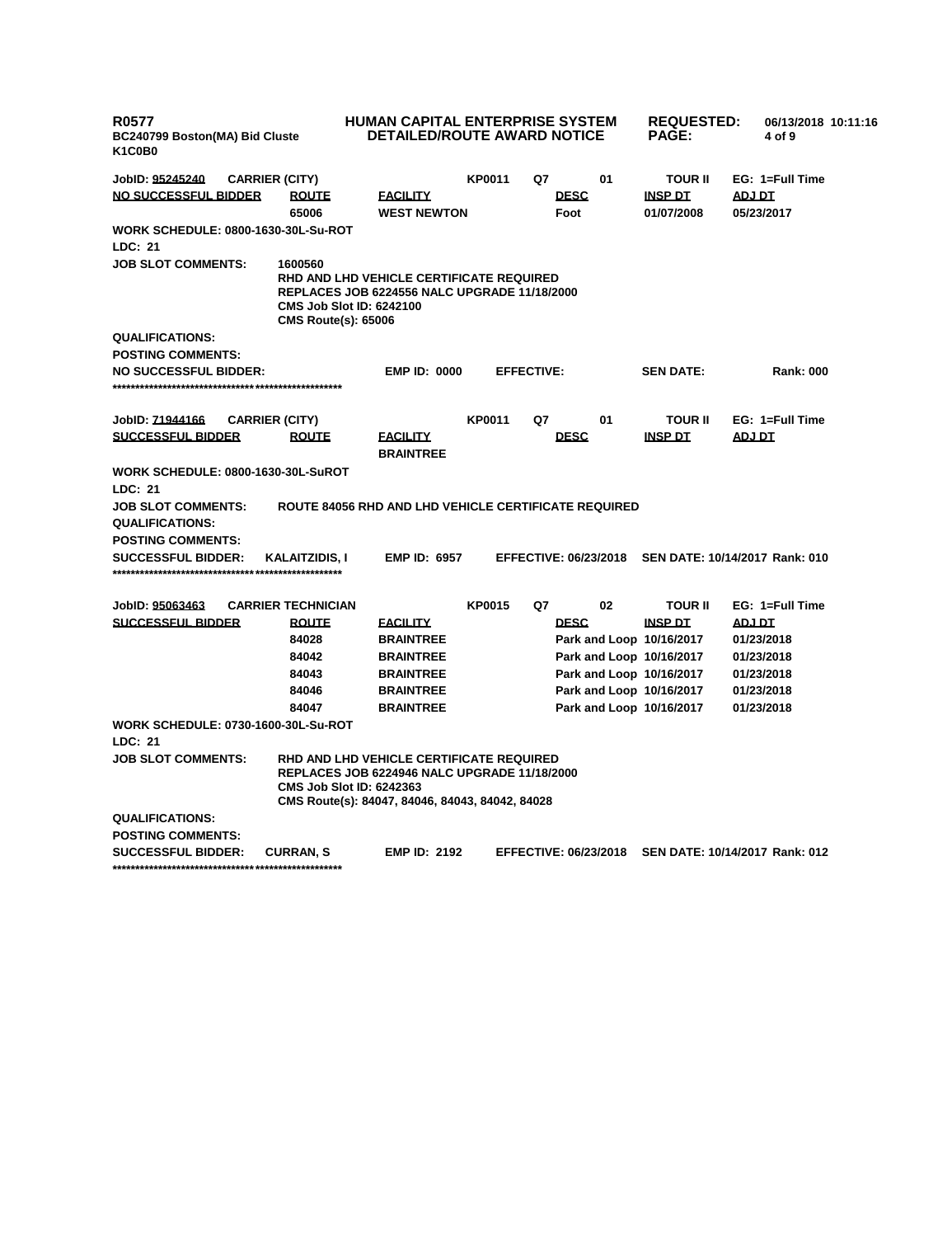| <b>R0577</b><br>BC240799 Boston(MA) Bid Cluste<br>K1C0B0 |                                                                                                                                                                                        | HUMAN CAPITAL ENTERPRISE SYSTEM<br><b>DETAILED/ROUTE AWARD NOTICE</b> |               |                   |                                         | <b>REQUESTED:</b><br><b>PAGE:</b> | 06/13/2018 10:11:16<br>5 of 9  |
|----------------------------------------------------------|----------------------------------------------------------------------------------------------------------------------------------------------------------------------------------------|-----------------------------------------------------------------------|---------------|-------------------|-----------------------------------------|-----------------------------------|--------------------------------|
| JobID: <u>95334164</u>                                   | <b>CARRIER (CITY)</b>                                                                                                                                                                  |                                                                       | <b>KP0011</b> | Q7                | 01                                      | <b>TOUR II</b>                    | EG: 1=Full Time                |
| <b>SUCCESSFUL BIDDER</b>                                 | <b>ROUTE</b><br>84019                                                                                                                                                                  | <b>FACILITY</b><br><b>BRAINTREE</b>                                   |               |                   | <b>DESC</b><br>Park and Loop 10/16/2017 | <b>INSP DT</b>                    | ADJ DT<br>01/23/2018           |
| WORK SCHEDULE: 0730-1600-30L-Su-ROT                      |                                                                                                                                                                                        |                                                                       |               |                   |                                         |                                   |                                |
| <b>LDC: 21</b>                                           |                                                                                                                                                                                        |                                                                       |               |                   |                                         |                                   |                                |
| <b>JOB SLOT COMMENTS:</b>                                | 0840480<br>RHD AND LHD VEHICLE CERTIFICATE REQUIRED<br><b>REPLACES JOB 6221497 NALC UPGRADE 11/18/2000</b><br><b>CMS Job Slot ID: 6150750</b><br><b>CMS Route(s): 84019</b>            |                                                                       |               |                   |                                         |                                   |                                |
| <b>QUALIFICATIONS:</b>                                   |                                                                                                                                                                                        |                                                                       |               |                   |                                         |                                   |                                |
| <b>POSTING COMMENTS:</b>                                 |                                                                                                                                                                                        |                                                                       |               |                   |                                         |                                   |                                |
| <b>SUCCESSFUL BIDDER:</b>                                | VANDERSCHAAF, W EMP ID: 8685                                                                                                                                                           |                                                                       |               |                   | <b>EFFECTIVE: 06/23/2018</b>            |                                   | SEN DATE: 11/11/2017 Rank: 002 |
| JobID: 95121254                                          | <b>CARRIER (CITY)</b>                                                                                                                                                                  |                                                                       | <b>KP0011</b> | Q7                | 01                                      | <b>TOUR II</b>                    | EG: 1=Full Time                |
| <b>SUCCESSFUL BIDDER</b>                                 | <b>ROUTE</b>                                                                                                                                                                           | <b>FACILITY</b><br><b>JAMAICA PLAIN</b>                               |               |                   | <b>DESC</b>                             | <b>INSP DT</b><br>04/10/2006      | <b>ADJ DT</b>                  |
| WORK SCHEDULE: 0800-1630-30L-Su-ROT<br>LDC: 21           | 30014                                                                                                                                                                                  |                                                                       |               |                   | Foot                                    |                                   | 05/24/2011                     |
| <b>JOB SLOT COMMENTS:</b>                                | 0300450<br>RHD AND LHD VEHICLE CERTIFICATE REQUIRED<br><b>REPLACES JOB 6223792 NALC UPGRADE 11/18/2000</b><br><b>CMS Job Slot ID: 6241645</b><br><b>CMS Route(s): 30014</b>            |                                                                       |               |                   |                                         |                                   |                                |
| <b>QUALIFICATIONS:</b>                                   |                                                                                                                                                                                        |                                                                       |               |                   |                                         |                                   |                                |
| <b>POSTING COMMENTS:</b>                                 |                                                                                                                                                                                        |                                                                       |               |                   |                                         |                                   |                                |
| <b>SUCCESSFUL BIDDER:</b>                                | <b>MANNION, B</b>                                                                                                                                                                      | <b>EMP ID: 4209</b>                                                   |               |                   | <b>EFFECTIVE: 06/23/2018</b>            |                                   | SEN DATE: 03/04/2017 Rank: 010 |
| JobID: <u>95149796</u>                                   | <b>CARRIER (CITY)</b>                                                                                                                                                                  |                                                                       | <b>KP0011</b> | Q7                | 01                                      | <b>TOUR II</b>                    | EG: 1=Full Time                |
| <u>NO SUCCESSFUL BIDDER</u>                              | <b>ROUTE</b><br>30010                                                                                                                                                                  | <b>FACILITY</b><br><b>JAMAICA PLAIN</b>                               |               |                   | <b>DESC</b><br>Foot                     | <b>INSP DT</b><br>04/10/2006      | <b>ADJ DT</b><br>05/24/2011    |
| WORK SCHEDULE: 0800-1630-30L-Su-ROT<br>LDC: 21           |                                                                                                                                                                                        |                                                                       |               |                   |                                         |                                   |                                |
| <b>JOB SLOT COMMENTS:</b>                                | RHD AND LHD VEHICLE CERTIFICATE REQUIRED<br><b>CMS Job Slot ID: 6241642</b><br><b>CMS Route(s): 30010</b>                                                                              |                                                                       |               |                   |                                         |                                   |                                |
| <b>QUALIFICATIONS:</b><br><b>POSTING COMMENTS:</b>       |                                                                                                                                                                                        |                                                                       |               |                   |                                         |                                   |                                |
| <b>NO SUCCESSFUL BIDDER:</b>                             |                                                                                                                                                                                        | <b>EMP ID: 0000</b>                                                   |               | <b>EFFECTIVE:</b> |                                         | <b>SEN DATE:</b>                  | <b>Rank: 000</b>               |
| JobID: 70692759                                          | <b>CARRIER TECHNICIAN</b>                                                                                                                                                              |                                                                       | <b>KP0015</b> | Q7                | 02                                      |                                   | EG: 1=Full Time                |
| <b>SUCCESSFUL BIDDER</b>                                 | <b>ROUTE</b>                                                                                                                                                                           | <b>FACILITY</b>                                                       |               |                   | <b>DESC</b>                             | <b>INSP DT</b>                    | ADJ DT                         |
|                                                          | 86005                                                                                                                                                                                  | <b>MILTON</b>                                                         |               |                   | Foot                                    | 05/09/2005                        | 08/24/2011                     |
|                                                          | 86039                                                                                                                                                                                  | <b>MILTON</b>                                                         |               |                   | Foot                                    | 11/14/2012                        | 01/08/2013                     |
| WORK SCHEDULE: 0730-1600-30L-Su-ROT<br>LDC: 21           |                                                                                                                                                                                        |                                                                       |               |                   |                                         |                                   |                                |
| <b>JOB SLOT COMMENTS:</b>                                | Utility coverage for Milton Routes 86039 (7:30), 86005 (7:30); North<br>Quincy Route 71036 (7:30); Weymouth Landing Routes 88017 (7:30) & 88001<br>(7:30) RHD, LHD, 2Ton Cert Required |                                                                       |               |                   |                                         |                                   |                                |
| <b>QUALIFICATIONS:</b>                                   |                                                                                                                                                                                        |                                                                       |               |                   |                                         |                                   |                                |
| <b>POSTING COMMENTS:</b>                                 |                                                                                                                                                                                        |                                                                       |               |                   |                                         |                                   |                                |
| <b>SUCCESSFUL BIDDER:</b>                                | WATSON, K                                                                                                                                                                              | <b>EMP ID: 2177</b>                                                   |               |                   | <b>EFFECTIVE: 06/23/2018</b>            |                                   | SEN DATE: 10/14/2017 Rank: 008 |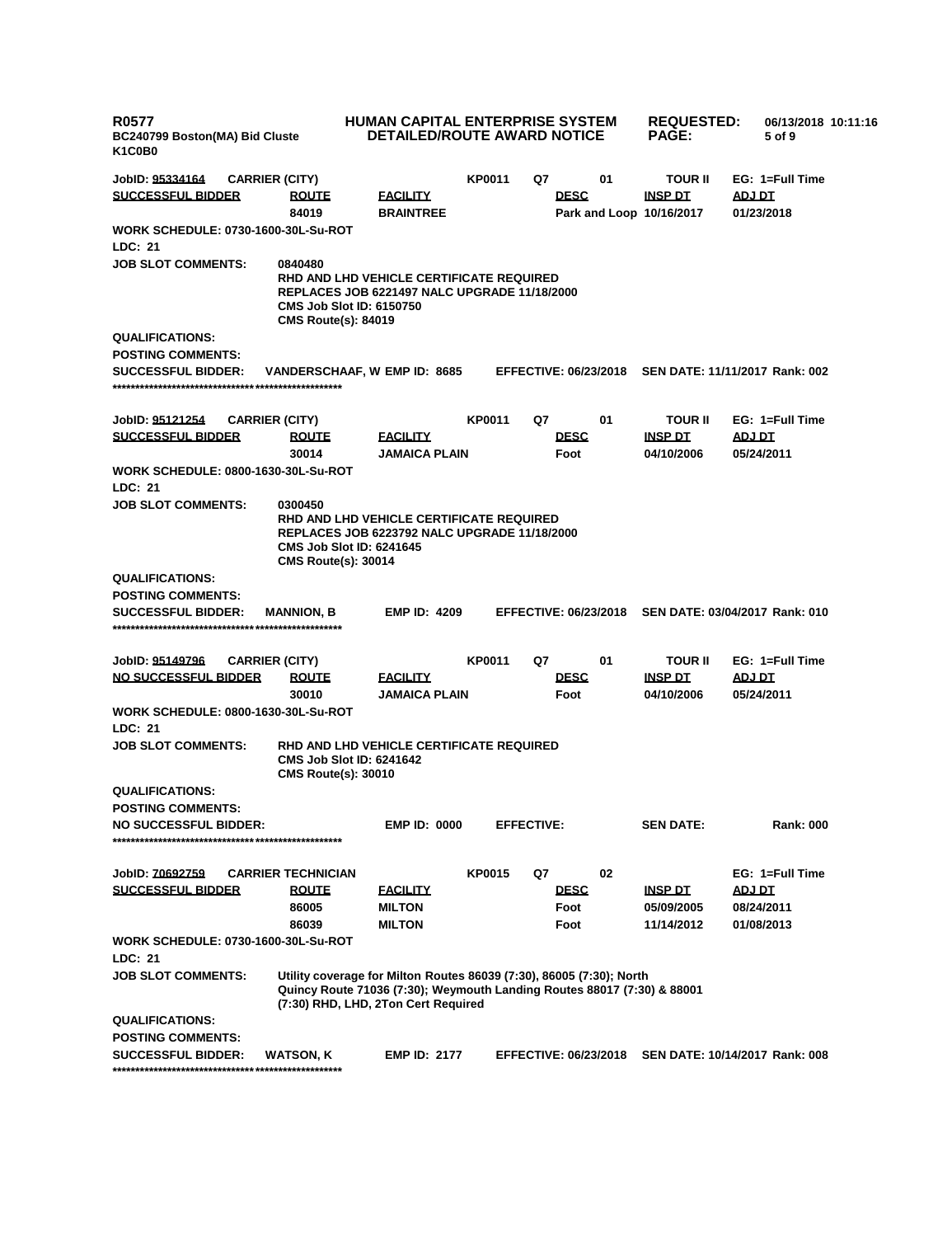## **HUMAN CAPITAL ENTERPRISE SYSTEM DETAILED/ROUTE AWARD NOTICE**

**REQUESTED: 06/13/2018 10:11:16 PAGE: 6 of 9** 

| JobID: 95242310                                       | <b>CARRIER TECHNICIAN</b>                                                                                                                                                               |                                  | <b>KP0015</b> | Q7 | 02                                  | <b>TOUR II</b>               | EG: 1=Full Time                |
|-------------------------------------------------------|-----------------------------------------------------------------------------------------------------------------------------------------------------------------------------------------|----------------------------------|---------------|----|-------------------------------------|------------------------------|--------------------------------|
| <b>SUCCESSFUL BIDDER</b>                              | <b>ROUTE</b>                                                                                                                                                                            | <b>FACILITY</b>                  |               |    | <b>DESC</b>                         | <b>INSP DT</b>               | <b>ADJ DT</b>                  |
|                                                       | 86001                                                                                                                                                                                   | <b>MILTON</b>                    |               |    | Foot                                | 05/09/2005                   | 08/24/2011                     |
|                                                       | 86006                                                                                                                                                                                   | <b>MILTON</b>                    |               |    | Foot                                | 05/09/2005                   | 08/24/2011                     |
|                                                       | 86018                                                                                                                                                                                   | <b>MILTON</b>                    |               |    | <b>Curbline</b><br><b>Motorized</b> | 05/09/2005                   | 08/24/2011                     |
|                                                       | 86022                                                                                                                                                                                   | <b>MILTON</b>                    |               |    | Foot                                | 05/09/2005                   | 08/24/2011                     |
| <b>WORK SCHEDULE: 0730-1600-30L-Su-ROT</b><br>LDC: 21 |                                                                                                                                                                                         |                                  |               |    |                                     |                              |                                |
| <b>JOB SLOT COMMENTS:</b>                             | RHD AND LHD VEHICLE CERTIFICATE REQUIRED<br><b>REPLACES JOB 6228532 NALC UPGRADE 11/18/2000</b><br><b>CMS Job Slot ID: 6243099</b><br>CMS Route(s): 86059, 86022, 86018, 86006, 86001   |                                  |               |    |                                     |                              |                                |
| <b>QUALIFICATIONS:</b>                                |                                                                                                                                                                                         |                                  |               |    |                                     |                              |                                |
| <b>POSTING COMMENTS:</b>                              |                                                                                                                                                                                         |                                  |               |    |                                     |                              |                                |
| <b>SUCCESSFUL BIDDER:</b>                             | <b>FAHEY, P</b>                                                                                                                                                                         | <b>EMP ID: 5504</b>              |               |    | <b>EFFECTIVE: 06/23/2018</b>        |                              | SEN DATE: 05/13/2017 Rank: 001 |
| JobID: 95276058                                       | <b>CARRIER TECHNICIAN</b>                                                                                                                                                               |                                  | <b>KP0015</b> | Q7 | 02                                  | <b>TOUR II</b>               | EG: 1=Full Time                |
| <b>SUCCESSFUL BIDDER</b>                              | <b>ROUTE</b>                                                                                                                                                                            | <b>FACILITY</b>                  |               |    | <b>DESC</b>                         | <b>INSP DT</b>               | ADJ DT                         |
|                                                       | 86031                                                                                                                                                                                   | <b>MILTON</b>                    |               |    | Foot                                | 05/09/2005                   | 08/24/2011                     |
|                                                       | 86033                                                                                                                                                                                   | <b>MILTON</b>                    |               |    | Foot                                | 05/09/2005                   | 08/24/2011                     |
|                                                       | 86034                                                                                                                                                                                   | <b>MILTON</b>                    |               |    | Foot                                | 05/09/2005                   | 08/24/2011                     |
|                                                       | 86035                                                                                                                                                                                   | <b>MILTON</b>                    |               |    | Foot                                | 05/09/2005                   | 08/24/2011                     |
|                                                       | 86016                                                                                                                                                                                   | <b>MILTON</b>                    |               |    | Foot                                | 05/09/2005                   | 08/24/2011                     |
| <b>WORK SCHEDULE: 0730-1600-30L-Su-ROT</b>            |                                                                                                                                                                                         |                                  |               |    |                                     |                              |                                |
| LDC: 21                                               |                                                                                                                                                                                         |                                  |               |    |                                     |                              |                                |
| <b>JOB SLOT COMMENTS:</b>                             | <b>RHD &amp; LHD VEHICLE CERTIFICATE REQUIRED</b><br>REPLACES JOB 6228552 NALC UPGRADE 11/18/2000<br><b>CMS Job Slot ID: 6243102</b><br>CMS Route(s): 86035, 86034, 86033, 86016, 86031 |                                  |               |    |                                     |                              |                                |
| <b>QUALIFICATIONS:</b>                                |                                                                                                                                                                                         |                                  |               |    |                                     |                              |                                |
| <b>POSTING COMMENTS:</b>                              |                                                                                                                                                                                         |                                  |               |    |                                     |                              |                                |
| <b>SUCCESSFUL BIDDER:</b>                             | Holcombe, L                                                                                                                                                                             | <b>EMP ID: 9342</b>              |               |    | <b>EFFECTIVE: 06/23/2018</b>        |                              | SEN DATE: 08/22/2015 Rank: 040 |
|                                                       |                                                                                                                                                                                         |                                  |               |    |                                     |                              |                                |
| JobID: 95283338                                       | <b>CARRIER (CITY)</b>                                                                                                                                                                   |                                  | <b>KP0011</b> | Q7 | 01                                  | <b>TOUR II</b>               | EG: 1=Full Time                |
| <b>SUCCESSFUL BIDDER</b>                              | <b>ROUTE</b><br>86022                                                                                                                                                                   | <b>FACILITY</b><br><b>MILTON</b> |               |    | <b>DESC</b><br>Foot                 | <b>INSP DT</b><br>05/09/2005 | ADJ DT<br>08/24/2011           |
| <b>WORK SCHEDULE: 0730-1600-30L-Su-ROT</b>            |                                                                                                                                                                                         |                                  |               |    |                                     |                              |                                |
| <b>LDC: 21</b>                                        |                                                                                                                                                                                         |                                  |               |    |                                     |                              |                                |
| <b>JOB SLOT COMMENTS:</b>                             | <b>RHD &amp; LHD VEHICLE CERTIFICATE REQUIRED</b><br><b>REPLACES JOB 6228703 NALC UPGRADE 11/18/2000</b><br><b>CMS Job Slot ID: 6243127</b><br><b>CMS Route(s): 86022</b>               |                                  |               |    |                                     |                              |                                |
| <b>QUALIFICATIONS:</b>                                |                                                                                                                                                                                         |                                  |               |    |                                     |                              |                                |
| <b>POSTING COMMENTS:</b>                              |                                                                                                                                                                                         |                                  |               |    |                                     |                              |                                |
| <b>SUCCESSFUL BIDDER:</b>                             | Langthorne, M                                                                                                                                                                           | <b>EMP ID: 5379</b>              |               |    | <b>EFFECTIVE: 06/23/2018</b>        |                              | SEN DATE: 05/06/2000 Rank: 018 |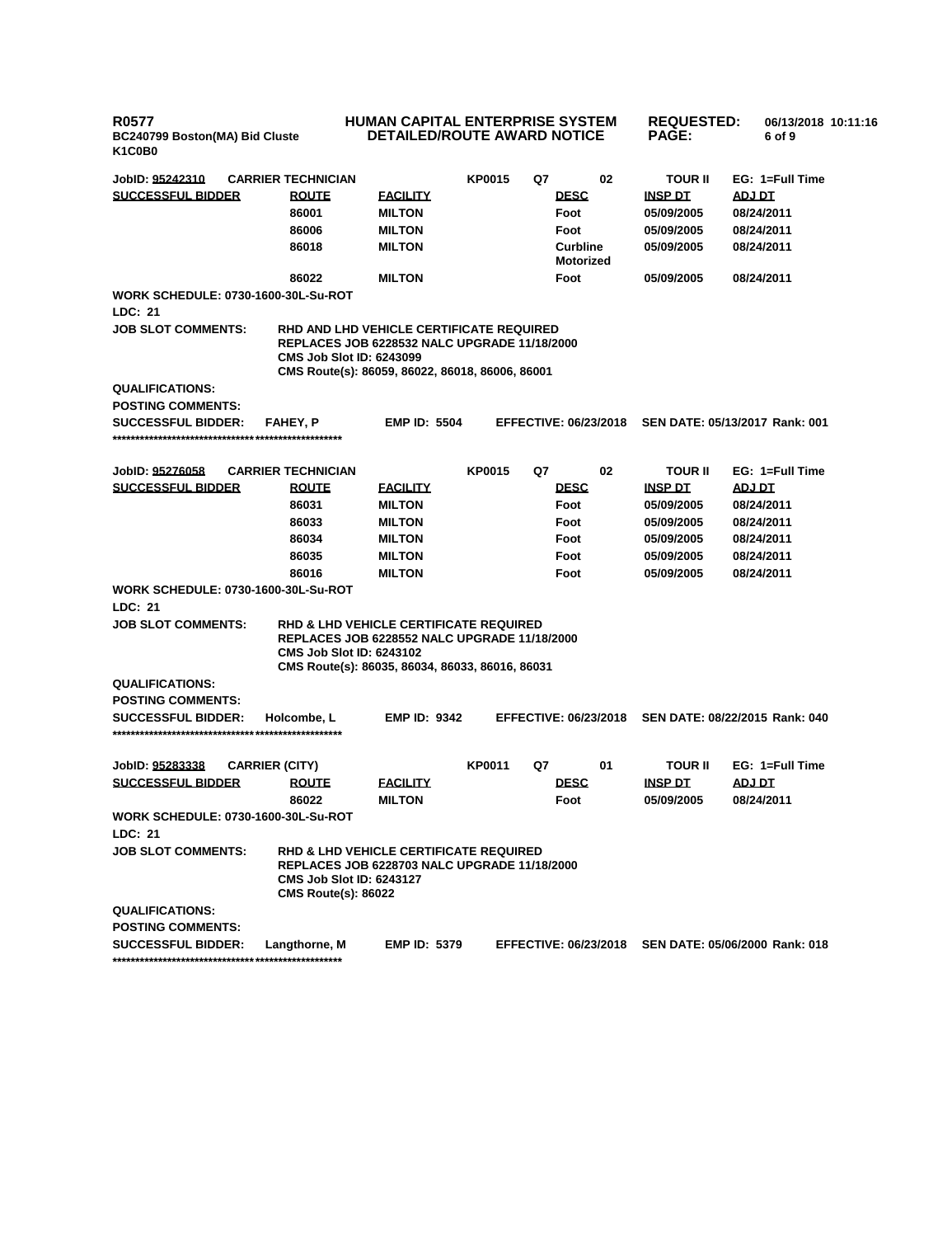## **HUMAN CAPITAL ENTERPRISE SYSTEM DETAILED/ROUTE AWARD NOTICE**

| 'AL ENTERPRISE SYSTEM<br><b>ROUTE AWARD NOTICE</b> |                   |    | <b>REQUESTED:</b><br><b>PAGE:</b> | 06/13/2018 10:11:16<br>7 of 9 |  |
|----------------------------------------------------|-------------------|----|-----------------------------------|-------------------------------|--|
| <b>KP0015</b>                                      | Ω7<br><b>DESC</b> | 02 | <b>TOUR II</b><br><b>INSP DT</b>  | $EG: 1 = Full Time$<br>ADJ DT |  |

| JobID: 95451854                            | <b>CARRIER TECHNICIAN</b>                                                                                                                                                                      |                     | <b>KP0015</b> | Q7 | 02                           | <b>TOUR II</b> | EG: 1=Full Time                |  |  |
|--------------------------------------------|------------------------------------------------------------------------------------------------------------------------------------------------------------------------------------------------|---------------------|---------------|----|------------------------------|----------------|--------------------------------|--|--|
| <b>SUCCESSFUL BIDDER</b>                   | <b>ROUTE</b>                                                                                                                                                                                   | <b>FACILITY</b>     |               |    | <b>DESC</b>                  | <b>INSP DT</b> | <b>ADJ DT</b>                  |  |  |
|                                            | 86008                                                                                                                                                                                          | <b>MILTON</b>       |               |    | Foot                         | 05/09/2005     | 08/24/2011                     |  |  |
|                                            | 86012                                                                                                                                                                                          | <b>MILTON</b>       |               |    | Foot                         | 05/09/2005     | 08/24/2011                     |  |  |
|                                            | 86013                                                                                                                                                                                          | <b>MILTON</b>       |               |    | Foot                         | 05/09/2005     | 08/24/2011                     |  |  |
|                                            | 86014                                                                                                                                                                                          | <b>MILTON</b>       |               |    | Park and Loop 05/09/2005     |                | 08/24/2011                     |  |  |
|                                            | 86017                                                                                                                                                                                          | <b>MILTON</b>       |               |    | Park and Loop 05/09/2005     |                | 08/24/2011                     |  |  |
| <b>WORK SCHEDULE: 0730-1600-30L-Su-ROT</b> |                                                                                                                                                                                                |                     |               |    |                              |                |                                |  |  |
| LDC: 21                                    |                                                                                                                                                                                                |                     |               |    |                              |                |                                |  |  |
| <b>JOB SLOT COMMENTS:</b>                  | <b>RHD &amp; LHD VEHICLE CERTIFICATE REQUIRED</b><br><b>REPLACES JOB 6229008 NALC UPGRADE 11/18/2000</b><br><b>CMS Job Slot ID: 6243152</b><br>CMS Route(s): 86017, 86014, 86013, 86012, 86008 |                     |               |    |                              |                |                                |  |  |
| <b>QUALIFICATIONS:</b>                     |                                                                                                                                                                                                |                     |               |    |                              |                |                                |  |  |
| <b>POSTING COMMENTS:</b>                   |                                                                                                                                                                                                |                     |               |    |                              |                |                                |  |  |
| <b>SUCCESSFUL BIDDER:</b>                  | <b>MARCHIONE, K</b>                                                                                                                                                                            | <b>EMP ID: 3945</b> |               |    | <b>EFFECTIVE: 06/23/2018</b> |                | SEN DATE: 06/24/2017 Rank: 008 |  |  |
|                                            |                                                                                                                                                                                                |                     |               |    |                              |                |                                |  |  |
| JobID: 95205186                            | <b>CARRIER (CITY)</b>                                                                                                                                                                          |                     | KP0011        | Q7 | 01                           | TOUR II        | EG: 1=Full Time                |  |  |
| <b>SUCCESSFUL BIDDER</b>                   | <b>ROUTE</b>                                                                                                                                                                                   | <b>FACILITY</b>     |               |    | <b>DESC</b>                  | <b>INSP DT</b> | ADJ DT                         |  |  |
|                                            | 70002                                                                                                                                                                                          | <b>WOLLASTON</b>    |               |    | Park and Loop 05/15/2006     |                | 05/24/2011                     |  |  |
| <b>WORK SCHEDULE: 0730-1600-30L-Su-ROT</b> |                                                                                                                                                                                                |                     |               |    |                              |                |                                |  |  |
| LDC: 21                                    |                                                                                                                                                                                                |                     |               |    |                              |                |                                |  |  |
| <b>JOB SLOT COMMENTS:</b>                  | 0700150<br>RHD AND LHD VEHICLE CERTIFICATE REQUIRED<br>REPLACES JOB 6221779 NALC UPGRADE 11/18/2000<br><b>CMS Job Slot ID: 6154362</b><br><b>CMS Route(s): 70002</b>                           |                     |               |    |                              |                |                                |  |  |
| <b>QUALIFICATIONS:</b>                     |                                                                                                                                                                                                |                     |               |    |                              |                |                                |  |  |
| <b>POSTING COMMENTS:</b>                   |                                                                                                                                                                                                |                     |               |    |                              |                |                                |  |  |
| <b>SUCCESSFUL BIDDER:</b>                  | <b>KERR, J</b>                                                                                                                                                                                 | <b>EMP ID: 8123</b> |               |    | <b>EFFECTIVE: 06/23/2018</b> |                | SEN DATE: 11/29/2014 Rank: 036 |  |  |
| JobID: 95329249                            | <b>CARRIER (CITY)</b>                                                                                                                                                                          |                     | <b>KP0011</b> | Q7 | 01                           | <b>TOUR II</b> | EG: 1=Full Time                |  |  |
| <b>SUCCESSFUL BIDDER</b>                   | <b>ROUTE</b>                                                                                                                                                                                   | <u>FACILITY</u>     |               |    | <b>DESC</b>                  | <b>INSP DT</b> | <b>ADJ DT</b>                  |  |  |
|                                            | 70011                                                                                                                                                                                          | <b>WOLLASTON</b>    |               |    | Park and Loop 05/15/2006     |                | 05/24/2011                     |  |  |
| WORK SCHEDULE: 0730-1600-30L-Su-ROT        |                                                                                                                                                                                                |                     |               |    |                              |                |                                |  |  |
| LDC: 21                                    |                                                                                                                                                                                                |                     |               |    |                              |                |                                |  |  |
| JOB SLOT COMMENTS:                         | 0700220                                                                                                                                                                                        |                     |               |    |                              |                |                                |  |  |
|                                            | RHD AND LHD VEHICLE CERTIFICATE REQUIRED<br><b>REPLACES JOB 6221755 NALC UPGRADE 11/18/2000</b><br><b>CMS Job Slot ID: 6154100</b><br><b>CMS Route(s): 70011</b>                               |                     |               |    |                              |                |                                |  |  |
| <b>QUALIFICATIONS:</b>                     |                                                                                                                                                                                                |                     |               |    |                              |                |                                |  |  |
| <b>POSTING COMMENTS:</b>                   |                                                                                                                                                                                                |                     |               |    |                              |                |                                |  |  |
| <b>SUCCESSFUL BIDDER:</b>                  | <b>ZHENG, J</b>                                                                                                                                                                                | <b>EMP ID: 1127</b> |               |    | <b>EFFECTIVE: 06/23/2018</b> |                | SEN DATE: 05/13/2017 Rank: 024 |  |  |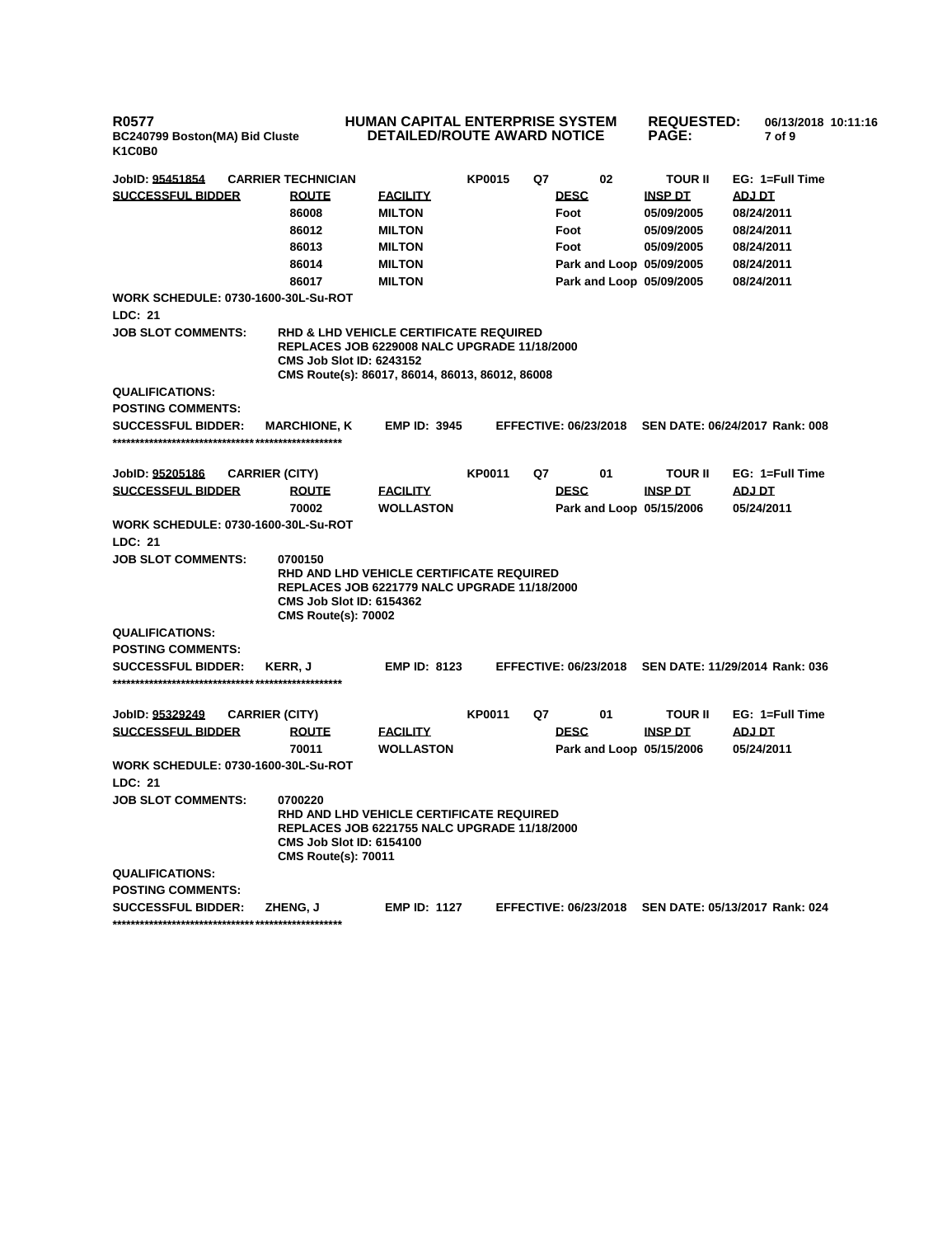## **HUMAN CAPITAL ENTERPRISE SYSTEM DETAILED/ROUTE AWARD NOTICE**

**REQUESTED: 06/13/2018 10:11:16 PAGE: 8 of 9** 

| JobID: 95468895                                       | <b>CARRIER TECHNICIAN</b>                                                                                                                                                  |                               | <b>KP0015</b> |                   | Q7 |                              | 02 | <b>TOUR II</b>           | EG: 1=Full Time                |
|-------------------------------------------------------|----------------------------------------------------------------------------------------------------------------------------------------------------------------------------|-------------------------------|---------------|-------------------|----|------------------------------|----|--------------------------|--------------------------------|
| <b>SUCCESSFUL BIDDER</b>                              | <b>ROUTE</b>                                                                                                                                                               | <b>FACILITY</b>               |               |                   |    | <b>DESC</b>                  |    | <b>INSP DT</b>           | ADJ DT                         |
|                                                       | 74024                                                                                                                                                                      | <b>ARLINGTON</b>              |               |                   |    |                              |    | Park and Loop 03/25/2013 | 06/25/2013                     |
|                                                       | 74027                                                                                                                                                                      | <b>ARLINGTON</b>              |               |                   |    |                              |    | Park and Loop 03/25/2013 | 06/25/2013                     |
|                                                       | 76038                                                                                                                                                                      | <b>ARLINGTON</b>              |               |                   |    |                              |    | Park and Loop 03/25/2013 | 06/25/2013                     |
|                                                       | 74005                                                                                                                                                                      | <b>ARLINGTON</b>              |               |                   |    |                              |    | Park and Loop 04/01/2013 | 06/25/2013                     |
| <b>WORK SCHEDULE: 0730-1600-30L-Su-ROT</b><br>LDC: 21 |                                                                                                                                                                            |                               |               |                   |    |                              |    |                          |                                |
| <b>JOB SLOT COMMENTS:</b>                             |                                                                                                                                                                            |                               |               |                   |    |                              |    |                          |                                |
|                                                       | ROUTES 74061,74024,74027,76038,74005<br>RHD AND LHD VEHICLE CERTIFICATE REQUIRED<br><b>REPLACES JOB 6222987 NALC UPGRADE 11/18/2000</b><br><b>CMS Job Slot ID: 6167021</b> |                               |               |                   |    |                              |    |                          |                                |
| <b>QUALIFICATIONS:</b>                                |                                                                                                                                                                            |                               |               |                   |    |                              |    |                          |                                |
| <b>POSTING COMMENTS:</b>                              |                                                                                                                                                                            |                               |               |                   |    |                              |    |                          |                                |
| <b>SUCCESSFUL BIDDER:</b>                             | <b>PETIT FRERE, D</b>                                                                                                                                                      | <b>EMP ID: 5267</b>           |               |                   |    | <b>EFFECTIVE: 06/23/2018</b> |    |                          | SEN DATE: 04/14/2018 Rank: 004 |
|                                                       |                                                                                                                                                                            |                               |               |                   |    |                              |    |                          |                                |
|                                                       |                                                                                                                                                                            |                               |               |                   |    |                              |    |                          |                                |
| JobID: 95430830                                       | <b>CARRIER TECHNICIAN</b>                                                                                                                                                  |                               | <b>KP0015</b> |                   | Q7 |                              | 02 | <b>TOUR II</b>           | EG: 1=Full Time                |
| <b>NO SUCCESSFUL BIDDER</b>                           | <b>ROUTE</b>                                                                                                                                                               | <b>EACILITY</b>               |               |                   |    | <b>DESC</b>                  |    | <b>INSP DT</b>           | ADJ DT                         |
|                                                       | 16035                                                                                                                                                                      | <b>BACK BAY CARRIER ANNEX</b> |               |                   |    | Foot                         |    | 05/05/2008               | 02/03/2011                     |
|                                                       | 16036                                                                                                                                                                      | <b>BACK BAY CARRIER ANNEX</b> |               |                   |    | Foot                         |    | 10/17/2011               | 01/10/2012                     |
|                                                       | 16042                                                                                                                                                                      | <b>BACK BAY CARRIER ANNEX</b> |               |                   |    | Foot                         |    | 04/28/2008               | 02/03/2011                     |
|                                                       | 16041                                                                                                                                                                      | <b>BACK BAY CARRIER ANNEX</b> |               |                   |    | Foot                         |    | 04/28/2008               | 02/03/2011                     |
|                                                       | 16020                                                                                                                                                                      | <b>BACK BAY CARRIER ANNEX</b> |               |                   |    | Foot                         |    | 05/05/2008               | 02/03/2011                     |
| <b>WORK SCHEDULE: 0730-1600-30L-Su-ROT</b>            |                                                                                                                                                                            |                               |               |                   |    |                              |    |                          |                                |
| LDC: 21                                               |                                                                                                                                                                            |                               |               |                   |    |                              |    |                          |                                |
| <b>JOB SLOT COMMENTS:</b>                             | 1170019                                                                                                                                                                    |                               |               |                   |    |                              |    |                          |                                |
|                                                       | RHD AND LHD VEHICLE CERTIFICATE REQUIRED                                                                                                                                   |                               |               |                   |    |                              |    |                          |                                |
|                                                       | REPLACES JOB 6221559 NALC UPGRADE 11/18/2000<br><b>CMS Job Slot ID: 6151901</b>                                                                                            |                               |               |                   |    |                              |    |                          |                                |
|                                                       | CMS Route(s): 16042, 16040, 16036, 16035, 16041                                                                                                                            |                               |               |                   |    |                              |    |                          |                                |
| <b>QUALIFICATIONS:</b>                                |                                                                                                                                                                            |                               |               |                   |    |                              |    |                          |                                |
| <b>POSTING COMMENTS:</b>                              |                                                                                                                                                                            |                               |               |                   |    |                              |    |                          |                                |
| <b>NO SUCCESSFUL BIDDER:</b>                          |                                                                                                                                                                            | <b>EMP ID: 0000</b>           |               | <b>EFFECTIVE:</b> |    |                              |    | <b>SEN DATE:</b>         | <b>Rank: 000</b>               |
|                                                       |                                                                                                                                                                            |                               |               |                   |    |                              |    |                          |                                |
|                                                       |                                                                                                                                                                            |                               |               |                   |    |                              |    |                          |                                |
| JobID: 95118660<br><b>CARRIER (CITY)</b>              |                                                                                                                                                                            |                               | <b>KP0011</b> |                   | Q7 |                              | 01 | <b>TOUR II</b>           | EG: 1=Full Time                |
| NO SUCCESSFUL BIDDER                                  | <b>ROUTE</b>                                                                                                                                                               | <b>FACILITY</b>               |               |                   |    | <b>DESC</b>                  |    | <b>INSP DT</b>           | ADJ DT                         |
|                                                       | 24029                                                                                                                                                                      | <b>DORCHESTER CENTER</b>      |               |                   |    | Foot                         |    | 10/15/2007               | 08/12/2011                     |
| <b>WORK SCHEDULE: 0730-1600-30L-Su-ROT</b>            |                                                                                                                                                                            |                               |               |                   |    |                              |    |                          |                                |
| LDC: 21                                               |                                                                                                                                                                            |                               |               |                   |    |                              |    |                          |                                |
| <b>JOB SLOT COMMENTS:</b>                             | 0240460                                                                                                                                                                    |                               |               |                   |    |                              |    |                          |                                |
|                                                       | RHD AND LHD VEHICLE CERTIFICATE REQUIRED<br><b>REPLACES JOB 6224619 NALC UPGRADE 11/18/2000</b>                                                                            |                               |               |                   |    |                              |    |                          |                                |
|                                                       | <b>CMS Job Slot ID: 6242139</b>                                                                                                                                            |                               |               |                   |    |                              |    |                          |                                |
|                                                       | <b>CMS Route(s): 24029</b>                                                                                                                                                 |                               |               |                   |    |                              |    |                          |                                |
|                                                       | <b>LAST RI 10/2007</b>                                                                                                                                                     |                               |               |                   |    |                              |    |                          |                                |
| <b>QUALIFICATIONS:</b>                                |                                                                                                                                                                            |                               |               |                   |    |                              |    |                          |                                |
| <b>POSTING COMMENTS:</b>                              |                                                                                                                                                                            |                               |               |                   |    |                              |    |                          |                                |
| <b>NO SUCCESSFUL BIDDER:</b>                          |                                                                                                                                                                            | <b>EMP ID: 0000</b>           |               | <b>EFFECTIVE:</b> |    |                              |    | <b>SEN DATE:</b>         | <b>Rank: 000</b>               |
|                                                       |                                                                                                                                                                            |                               |               |                   |    |                              |    |                          |                                |